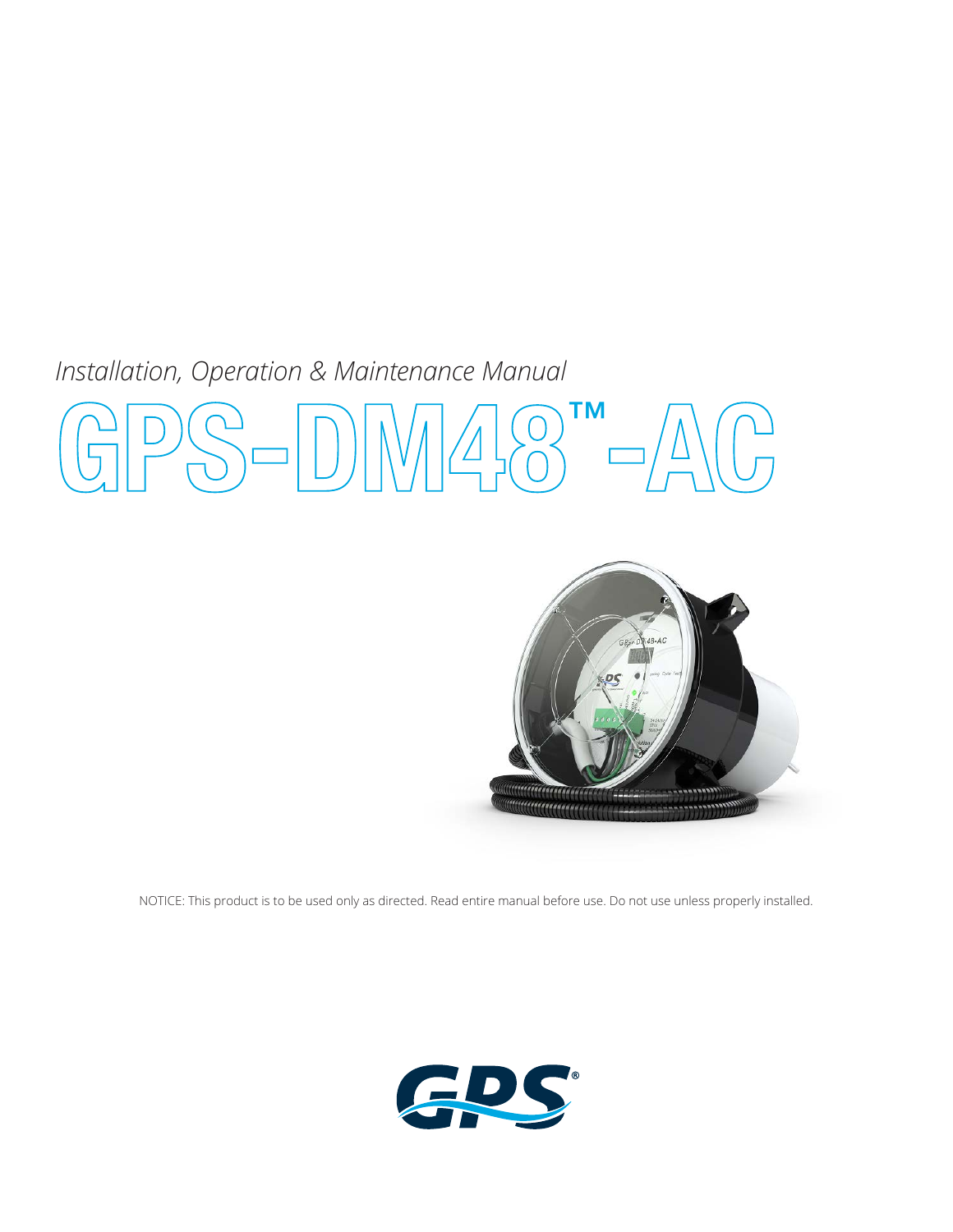#### For technical product queries, please reach out to techsupport@gpsair.com

Thank you for purchasing a GPS-DM48-AC™ air ionization system from GPS Air.

#### *Hardware Provided by GPS*

Before you start, confirm the contents of your shipment. Each GPS-DM48-AC will consist of the following:

- 1. GPS-DM48-AC with weather tight clear cover and black mounting flange (preinstalled).
- 2. Weathertight conduit (preinstalled on unit).
- 3. Self-tapping sheet screws (4).
- 4. Expanding anchors with screws (4).

#### *Hardware Required by Others*

- 1. Electrical wiring, junction box, or receptacle to provide power to the GPS-DM48-AC.
- 2. Sealant to make duct watertight after installation, if required.
- 3. 4-inch hole saw or snips.

#### *Installation Location*

**!**

#### **CAUTION:** MAKE SURE POWER IS DISCONNECTED TO THE HVAC EQUIPMENT BEFORE INSTALLATION

GPS recommends mounting the GPS-DM48-AC downstream of the last filter in the HVAC system. Alternate mounting locations are on the supply air duct or the return air duct after the filter. The duct must have a depth greater than 8 inches for the unit to operate properly. The weatherproof housing will allow mounting indoors or out.

#### **NOTE:** *Use Temperature - Maximum Ambient temperature in which unit shall be used: 140 degree F/ 60°C*

#### *Mechanical Installation*

- 1. Ensure power to the HVAC equipment and the GPS-DM48-AC has been disconnected.
- 2. Find an appropriate location. Verify the 8-inch depth clearance for the GPS-DM48-AC.
- 3. Cut a 4-inch round hole in the duct.
- 4. Install the GPS-DM48-AC so that airflow is passing by both emitters at the same time (like a football through goalposts). The conduit and connection grommet should be pointed down or to the side. Secure to the duct with provided screws. Do not rely on the face of the display screen as a method of aligning the product to the proper orientation. . See FIGURE 1. below.

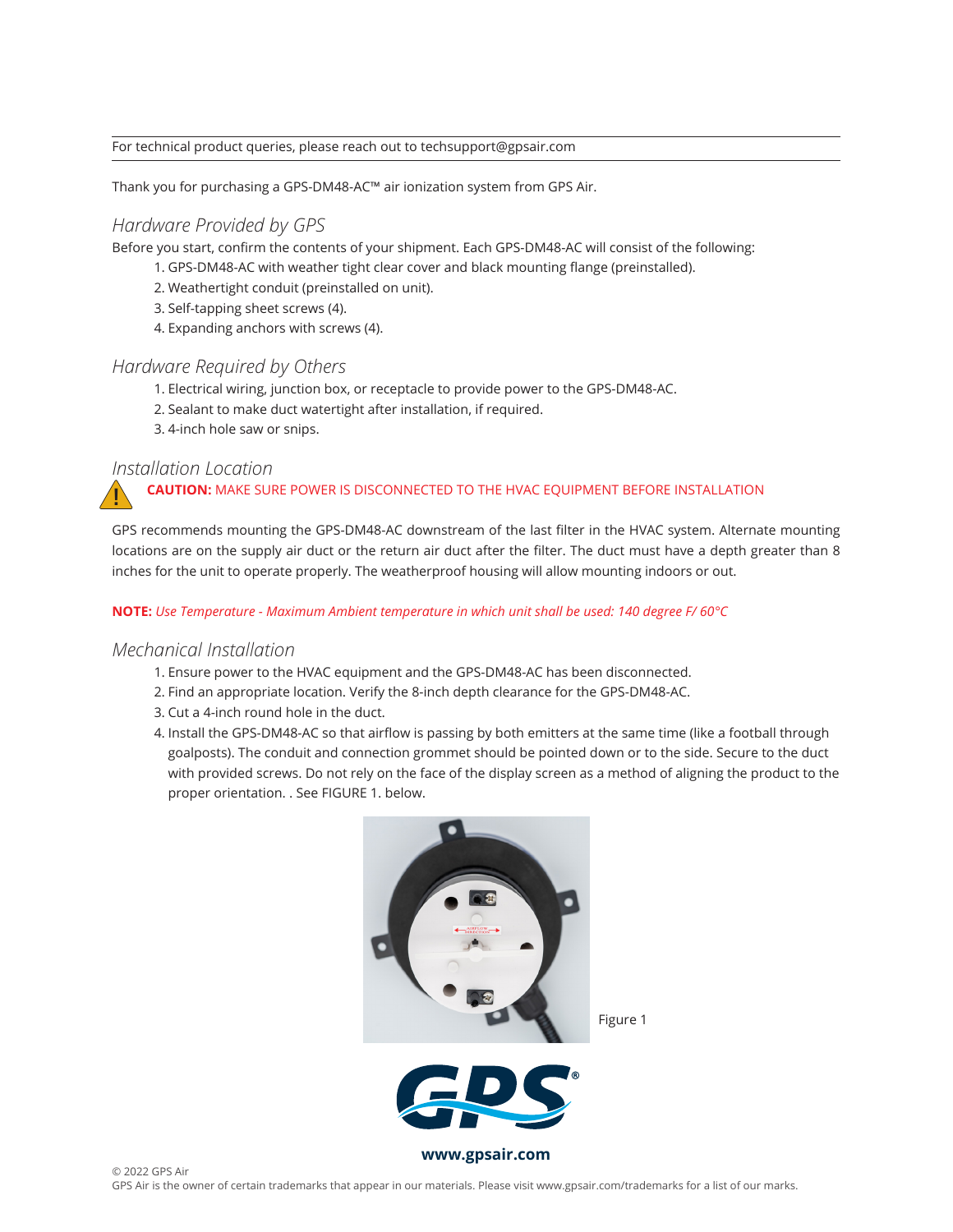#### *Wiring*

- 1. Confirm the power is off prior to wiring. Follow all local and national electrical and building codes.
- 2. GPS recommends the GPS-DM48 be powered constantly and NOT switched with the system or blower.
- 3. The GPS-DM48-AC will self-adjust to voltages from 24VAC to 240VAC. Output and performance will not be affected by choice of input voltage. Connect the power wires as follows:

Black 24 - 240VAC White Neutral or L2 Green Ground Brown Dry Contacts/BAS terminals

4. Wire in BAS terminals (optional). The GPS-DM48-AC is equipped with dry contacts that are normally open and close when the GPS-DM48-AC is on and has no faults. The contacts are rated up to 250VAC and 1A.

#### *Operation*

**!**

#### **CAUTION!** NEVER TOUCH BRUSHES WHILE OPERATING - SHOCK MAY OCCUR

Once powered, the unit initiates an internal check of all systems. After initializing the display will blink between "ON", "GPS", and the number of days the unit has been powered. If there is a fault, "FALT" will be displayed.

### *Cleaning Cycle*

The GPS-DM48-AC comes with a factory preset cleaning cycle designed to clean the emitters every 3 days. The cleaning process can be activated by pressing the test button labeled "Cleaning Cycle Test" below the display. See **FIGURE 2**. During the cleaning process "CLEA" will be displayed. To access the test button, remove the clear faceplate by using a Phillips head screwdriver to remove the mounting screws. Take care with the screws and gasket.

### *Change Cleaning Cycle Frequency*

Press the test button so the display reads "CLEA." Hold the test button down for 5 seconds until the current cleaning frequency is shown on the display. Repeatedly press the test button until the desired cleaning frequency is shown. The choices are 1, 3, 5, 10, 15 or 20 days. The factory preset is sufficient for most applications.



#### *Safety Instructions:*

**!**

**!**

Figure 2

**CAUTION:** *This product shall not be installed behind a suspended floor/ ceiling or a structural wall, ceiling, or floor.*

**CAUTION:** *This product is suitable for mounting to duct of metallic construction only. Installation must be such that the structural integrity of the ducting is not compromised.*



**www.globalplasmasolutions.com www.gpsair.com**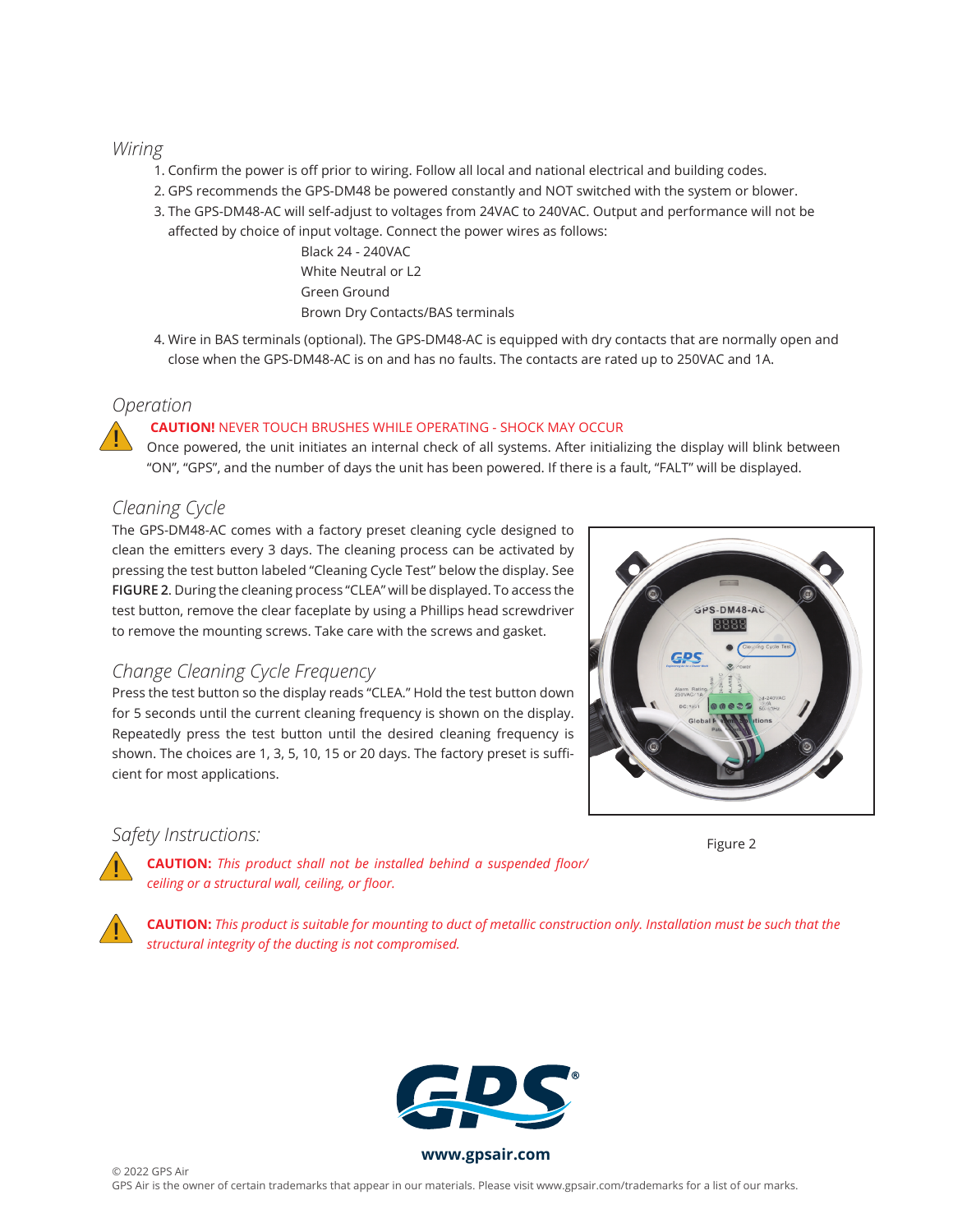#### *Troubleshooting*

- 1. Unit will not power up, no display
	- a. Confirm proper voltage is applied to the correct terminal(s).
- 2. Display shows "FALT"
	- a. Remove power, wait 1 minute, and reapply power.
	- b. If "FALT" is still displayed, try an alternate power source. If using 24v try using 120v or vice versa.
- 3. Wiper sticks or stops on emitters
	- a. Adjust height of emitters: loosen screw at base of emitter and gently push or pull emitter brush to a height where the wiper just contacts emitter brush. Hold the emitter in place and tighten screw. Verify correct height after tightening screw.
- 2. Wiper does not clean/ contact emitters
	- a. Adjust height of emitters: loosen screw at base of emitter and gently push or pull emitter brush to a height where the wiper just contacts emitter brush. Hold the emitter in place and tighten screw. Verify correct height after tightening screw.
	- b. If the emitter is worn to the point where there is no adjustment, order replacement emitters from GPS. Remove the screw and the emitter base, unplug the emitter from the connector. Plug the new emitter in, reinstall base, adjust emitter height and tighten screw.
- 3. If unit does not operate properly after verifying the above instructions a. Contact GPS for additional assistance.

## *Product Registration*

By registering your order, the standard limited warranty on eligible products from your purchase is automatically extended to 3 years, at no additional cost. Register your products at www.gpsair. com/product-registration or scan the QR code.



### *Product Installation, Operations, and Maintanance Manual*

The information provided in this manual is up to date at the time of printing. Any revisions to this document will supersede the content included. For the latest applicable version of this manual, visit our website or utilize the QR code.





**www.globalplasmasolutions.com www.gpsair.com**